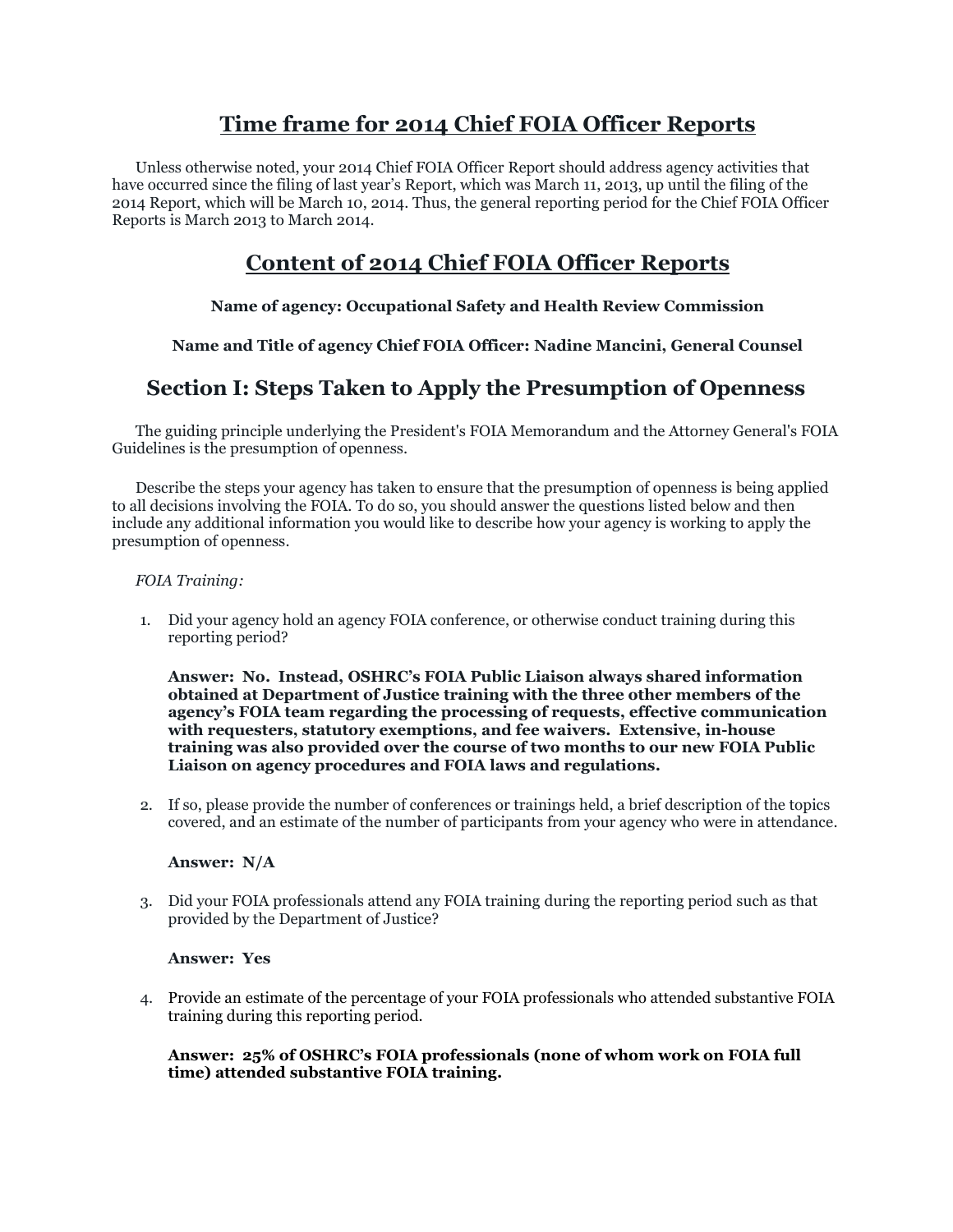5. OIP has issued guidance that every agency should make core, substantive FOIA training available [to all their FOIA professionals at least once each year.](http://www.justice.gov/oip/foiapost/2013foiapost04.html) Provide your agency's plan for ensuring that such training is offered to all agency FOIA professionals by March 2015. Your plan should anticipate an upcoming reporting requirement for your 2015 Chief FOIA Officer Reports that will ask whether all agency FOIA professionals attended substantive FOIA training in the past year.

#### **Answer: OSHRC continues to encourage agency FOIA professionals to attend the Department of Justice's training sessions and roundtables, and to have those who attend share information with the rest of the FOIA team.**

#### *Outreach:*

6. Did your FOIA professionals engage in any outreach and dialogue with the requester community or open government groups regarding your administration of the FOIA? If so, please briefly discuss that engagement.

#### **Answer: Yes. Our new FOIA Public Liaison attended a FOIA Requester Roundtable in July of 2013, sponsored by OGIS and OIP, on requesting records in electronic format.**

#### *Discretionary Disclosures:*

In his 2009 FOIA Guidelines, the Attorney General strongly encouraged agencies to make discretionary releases of information even when the information might be technically exempt from disclosure under the FOIA. OIP encourages agencies to make such discretionary releases whenever there is no foreseeable harm from release.

7. Does your agency have a formal process in place to review records for discretionary release? If so, please briefly describe this process. If your agency is decentralized, please specify whether all components at your agency have a process in place for making discretionary releases.

### **Answer: Yes. Because of the small number of FOIA requests processed per year at OSHRC, our FOIA professionals are able to promptly flag and review requested records for discretionary release.**

8. During the reporting period did your agency make any discretionary releases of otherwise exempt information?

#### **Answer: Yes.**

9. What exemptions would have covered the information that was released as a matter of discretion?

#### **Answer: Exemption 5.**

10. Provide a narrative description, or some examples of, the types of information that your agency released as a matter of discretion.

#### **Answer: Documents containing internal deliberations about personnel matters were released.**

11. If your agency was not able to make any discretionary releases of information, please explain why.

**Answer: N/A.**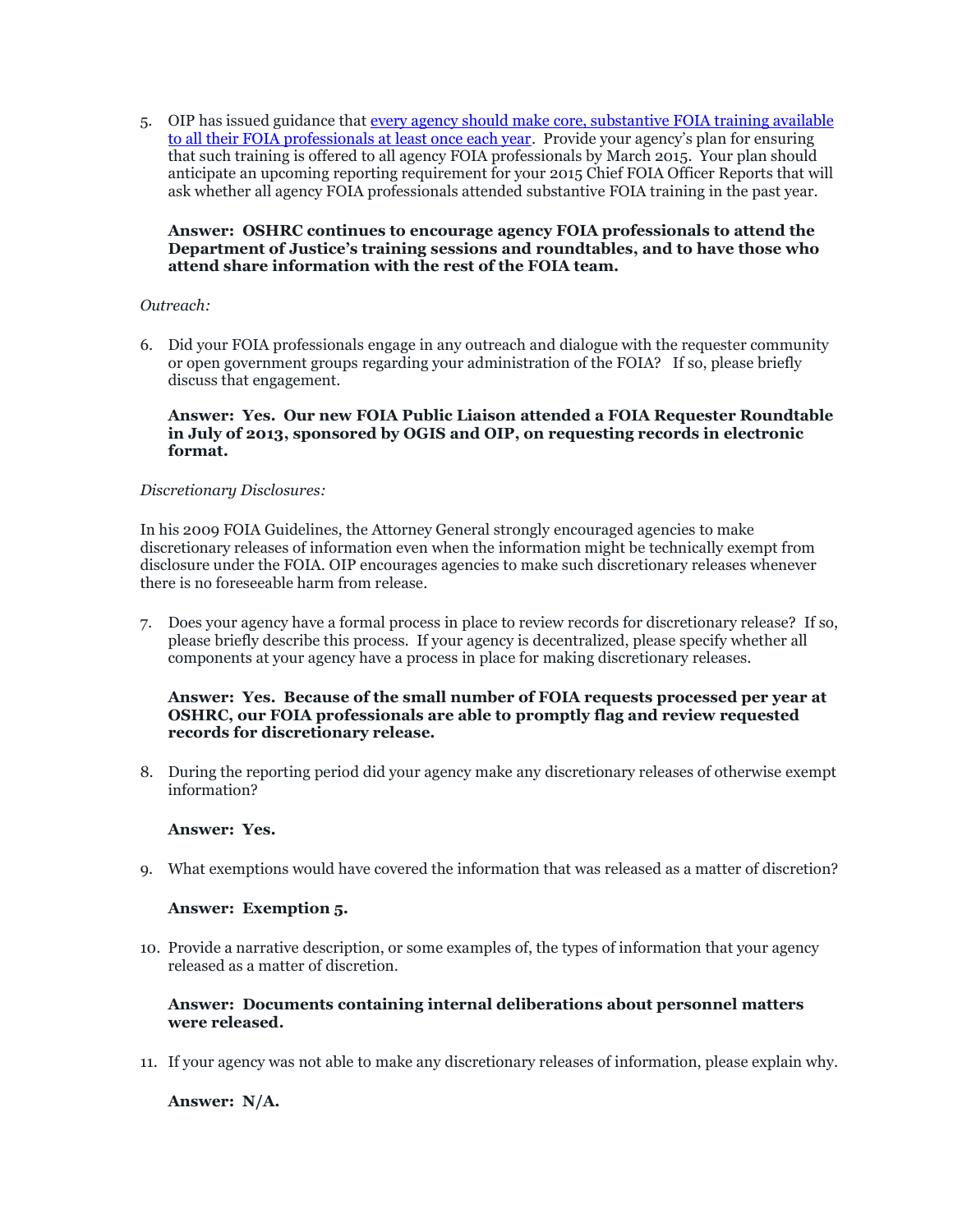#### *Other Initiatives:*

12. Did your agency post all of the required quarterly FOIA reports for Fiscal Year 2013? If not, please explain why not and what your plan is for ensuring that such reporting is successfully accomplished for Fiscal Year 2014.

#### **Answer: Yes.**

13. Describe any other initiatives undertaken by your agency to ensure that the presumption of openness is being applied. If any of these initiatives are online, please provide links in your description.

**Answer: OSHRC actively applies the presumption of openness underlying the President's FOIA memorandum and Attorney General's FOIA guidelines when processing its FOIA requests. In determining whether to redact or withhold a requested record, OSHRC always considers the presumption of openness before making a final decision about the release.**

# **Section II: Steps Taken to Ensure that Your Agency Has an Effective System in Place for Responding to Requests**

As the Attorney General emphasized in his FOIA Guidelines, "[a]pplication of the proper disclosure standard is only one part of ensuring transparency. Open government requires not just a presumption of disclosure, but also an effective system for responding to FOIA requests." It is essential that agencies effectively manage their FOIA program.

Describe here the steps your agency has taken to ensure that your management of your FOIA program is effective and efficient. To do so, answer the questions below and then include any additional information that you would like to describe how your agency ensures that your FOIA system is efficient and effective.

#### *Personnel:*

During Sunshine Week 2012 OPM announced the creation of a new job series entitled the Government Information Series, to address the work performed by FOIA and Privacy Act professionals. Creation of this distinct job series was a key element in recognizing the professional nature of their work.

1. Has your agency converted all of its FOIA professionals to the new Government Information Specialist job series?

#### **Answer: No.**

2. If not, what proportion of personnel has been converted to the new job series?

#### **Answer: None. We have no full-time FOIA professionals.**

3. If not, what is your plan to ensure that all FOIA professionals' position descriptions are converted?

**Answer: Because our FOIA professionals do not work exclusively on FOIA matters, we do not plan to convert their job series.**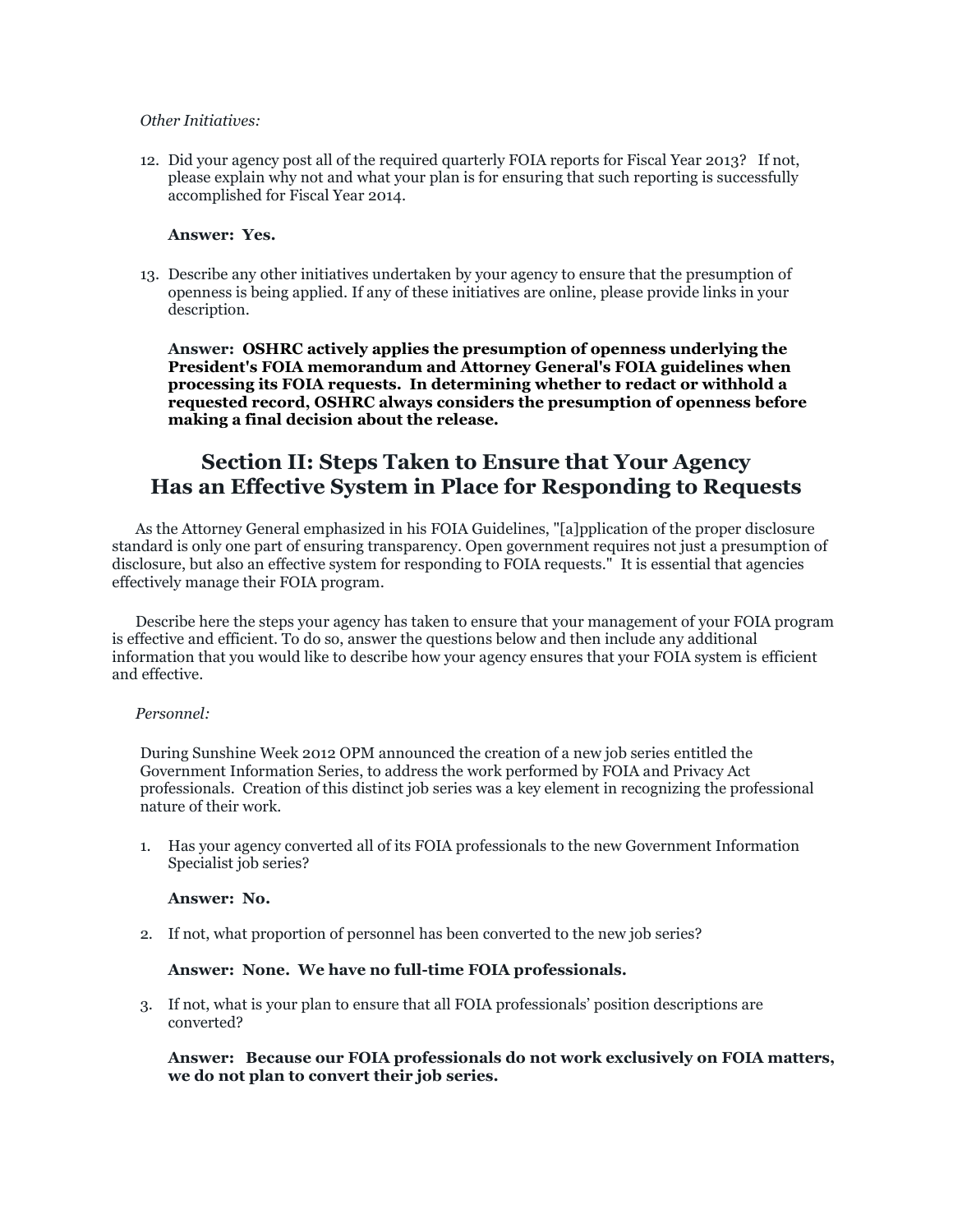#### *Processing Procedures:*

4. For Fiscal Year 2013 did your agency maintain an average of ten or less calendar days to adjudicate requests for expedited processing? If not, describe the steps your agency will take to ensure that requests for expedited processing are adjudicated within ten calendar days or less.

### **Answer: N/A. We had no requests for expedited processing in Fiscal Year 2013.**

5. Has your agency taken any steps to make the handling of consultations and referrals more efficient and effective, such as entering into agreements with other agencies or components on how to handle certain categories or types of records involving shared equities so as to avoid the need for a consultation or referral altogether, or otherwise implementing procedures that speed up or eliminate the need for consultations. If so, please describe those steps.

#### **Answer: No. OSHRC rarely, if ever, receives FOIA requests for records that require consultations or referrals. None were received in Fiscal Year 2013.**

#### *Requester Services:*

6. Do you use e-mail or other electronic means to communicate with requesters when feasible?

### **Answer: Yes.**

7. Does your agency notify requesters of the mediation services offered by the Office of Government Information Services (OGIS) at NARA?

#### **Answer: No. OSHRC processes a small amount of requests per year and disputes with requesters are uncommon. Should a dispute arise, however, we would notify requesters of OGIS's mediation services.**

8. Describe any other steps your agency has undertaken to ensure that your FOIA system operates efficiently and effectively, such as conducting self-assessments to find greater efficiencies, improving search processes, eliminating redundancy, etc.

**Answer: The Chairman of OSHRC implemented a management initiative in February 2009 to enhance agency transparency and continues to support that goal. In keeping with that initiative, as well as the President's FOIA Memorandum and Attorney General's FOIA Guidelines, OSHRC's FOIA professionals work diligently to continue improving the effectiveness and efficiency of processing FOIA requests. Examples of such efforts include: (1) staying in close contact with the agency offices that maintain requested records to process requests within the statutorily required response times; (2) utilizing OSHRC's electronic case management system to improve record search capabilities when processing FOIA requests that seek records associated with OSHRC cases; and (3) implementing the requirements of the Plain Writing Act of 2010 as they relate to the agency's FOIA program and procedures.** 

# **Section III: Steps Taken to Increase Proactive Disclosures**

Both the President and Attorney General focused on the need for agencies to work proactively to post information online without waiting for individual requests to be received.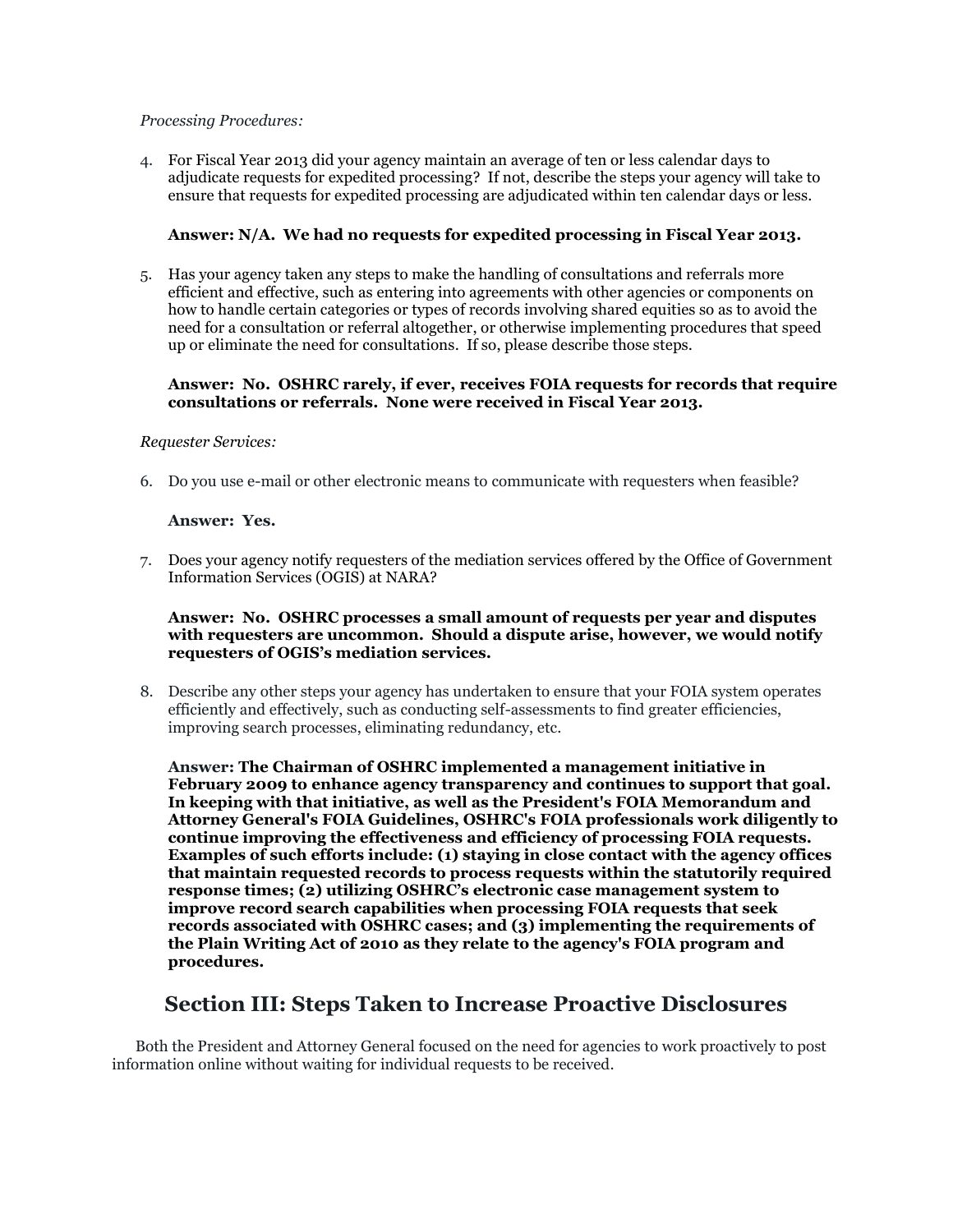Describe here the steps your agency has taken both to increase the amount of material that is available on your agency website, and the usability of such information, including providing examples of proactive disclosures that have been made during this past reporting period (i.e., from March 2013 to March 2014). In doing so, answer the questions listed below and describe any additional steps taken by your agency to make and improve proactive disclosures of information.

#### *Posting Material:*

1. Do your FOIA professionals have a system in place to identify records for proactive disclosures?

#### **Answer: Yes.**

2. If so, describe the system that is in place.

#### **Answer: Because of the small number of FOIA requests processed per year at OSHRC, our FOIA professionals are able to flag documents that are requested multiple times, or documents for which we anticipate future demand, and immediately consider whether such materials should be proactively disclosed on our website.**

3. Provide examples of material that your agency has posted this past reporting period, including links to where this material can be found online.

#### **Answer: Four OSHRC orders (two from the Commission, two from an OSHRC administrative law judge) were posted on our website under the Open Government tab because of anticipated public interest in the rulings: http://www.oshrc.gov/open/SignificantOrders.html.**

#### *Making Posted Material More Useful:*

4. Beyond posting new material, is your agency taking steps to make the posted information more useful to the public, especially to the community of individuals who regularly access your agency's website, such as soliciting feedback on the content and presentation of posted material, improving search capabilities on the site, posting material in open formats, making information available through mobile applications, providing explanatory material, etc.?

# **Answer: Yes**

5. If so, provide examples of such improvements.

### **Answer: OSHRC indexes or otherwise organizes its records so that our website's FOIA e-reading room is "user-friendly" to the general public. Additionally, OSHRC solicits feedback on how the agency can improve its FOIA e-reading room.**

6. Did your agency use any means to publicize or highlight important proactive disclosures for public awareness? If so, was social media utilized?

### **Answer: We do not utilize social media, but disclosures on our website are easily accessible through our FOIA tab on the main page.**

7. Has your agency encountered challenges that make it difficult to post records you otherwise would like to post? If so, please briefly explain what those challenges are.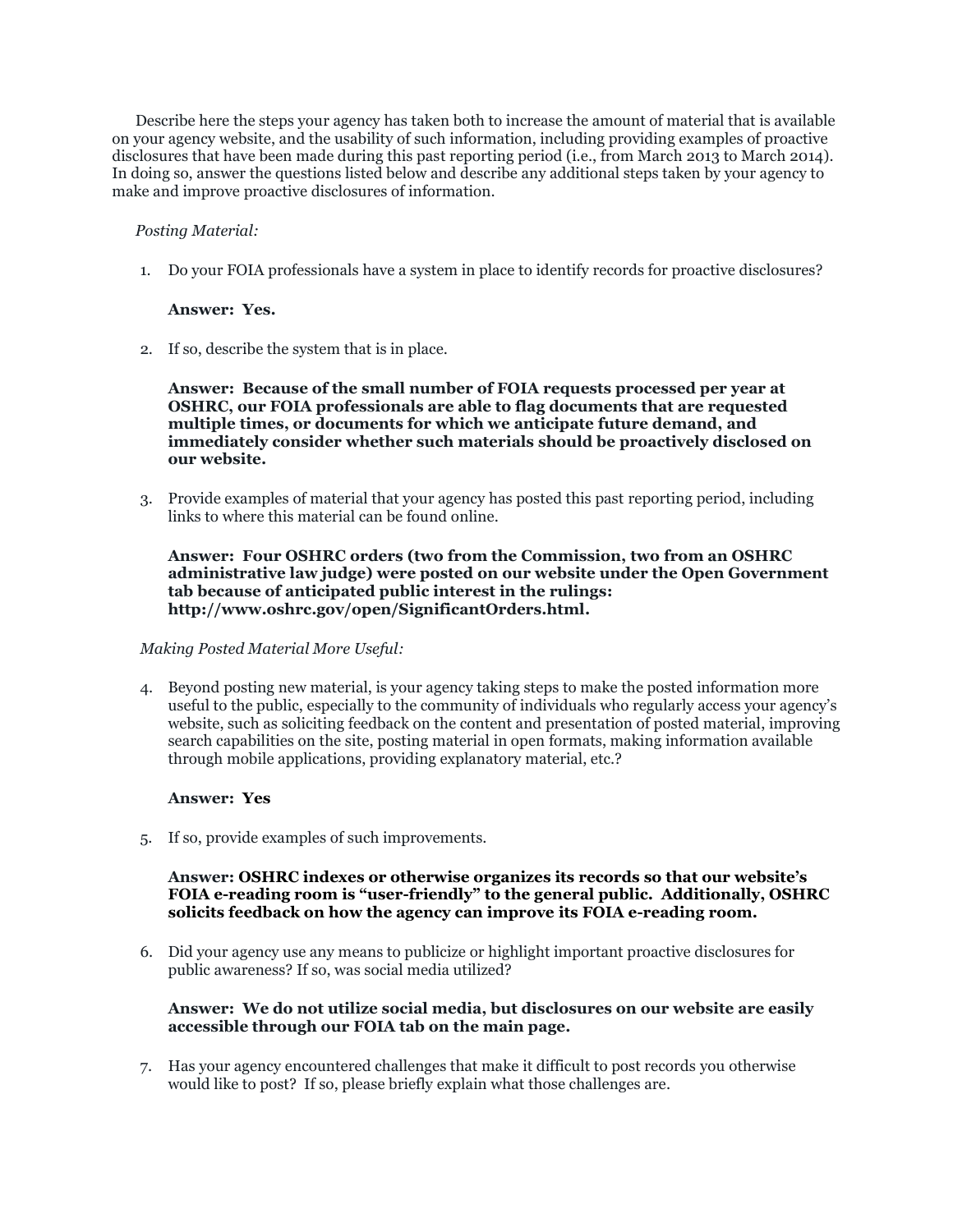#### **Answer: No.**

8. Describe any other steps taken to increase proactive disclosures at your agency.

**Answer: The Chief FOIA Officer works to maintain open lines of communication between the FOIA Requester Service Center and key agency personnel. Additionally, in keeping with the Open Government Directive issued by the Office of Management and Budget on December 8, 2009, OSHRC continually monitors and updates its open government page at www.data.gov.**

# **Section IV: Steps Taken to Greater Utilize Technology**

A key component of the President's FOIA Memorandum was the direction to "use modern technology to inform citizens about what is known and done by their Government." In addition to using the internet to make proactive disclosures, agencies should also be exploring ways to utilize technology in responding to requests. Over the past several years agencies have reported widespread use of technology in receiving and tracking FOIA requests and preparing agency Annual FOIA Reports. For 2014, as we have done over the past years, the questions have been further refined and now also address different, more innovative aspects of technology use.

#### *Online tracking of FOIA requests:*

1. Can a FOIA requester track the status of his/her request electronically?

**Answer: No. Because we receive a small number of requests per year (for example, 50 requests in Fiscal Year 2013), our FOIA Disclosure Officers are able to communicate via email and telephone with each requester. Additionally, we are developing an electronic FOIA request form for our website that, once submitted, will automatically send an email confirmation of receipt to the requester.**

2. If yes, how is this tracking function provided to the public? For example, is it being done through regularly updated FOIA logs, online portals, or other mediums?

#### **Answer: N/A**

3. Describe the information that is provided to the requester through the tracking system. For example, some tracking systems might tell the requester whether the request is "open" or "closed," while others will provide further details to the requester throughout the course of the processing, such as "search commenced" or "documents currently in review." List the specific types of information that are available through your agency's tracking system.

#### **Answer: N/A**

4. In particular, does your agency tracking system provide the requester with an estimated date of completion for his/her request?

#### **Answer: N/A**

5. If your agency does not provide online tracking of requests, is your agency taking steps to establish this capability? If not, please explain why.

#### **Answer: No. Because OSHRC receives such few FOIA requests, we process the vast majority of requests in a timely manner, and have no backlog. We thus are able to**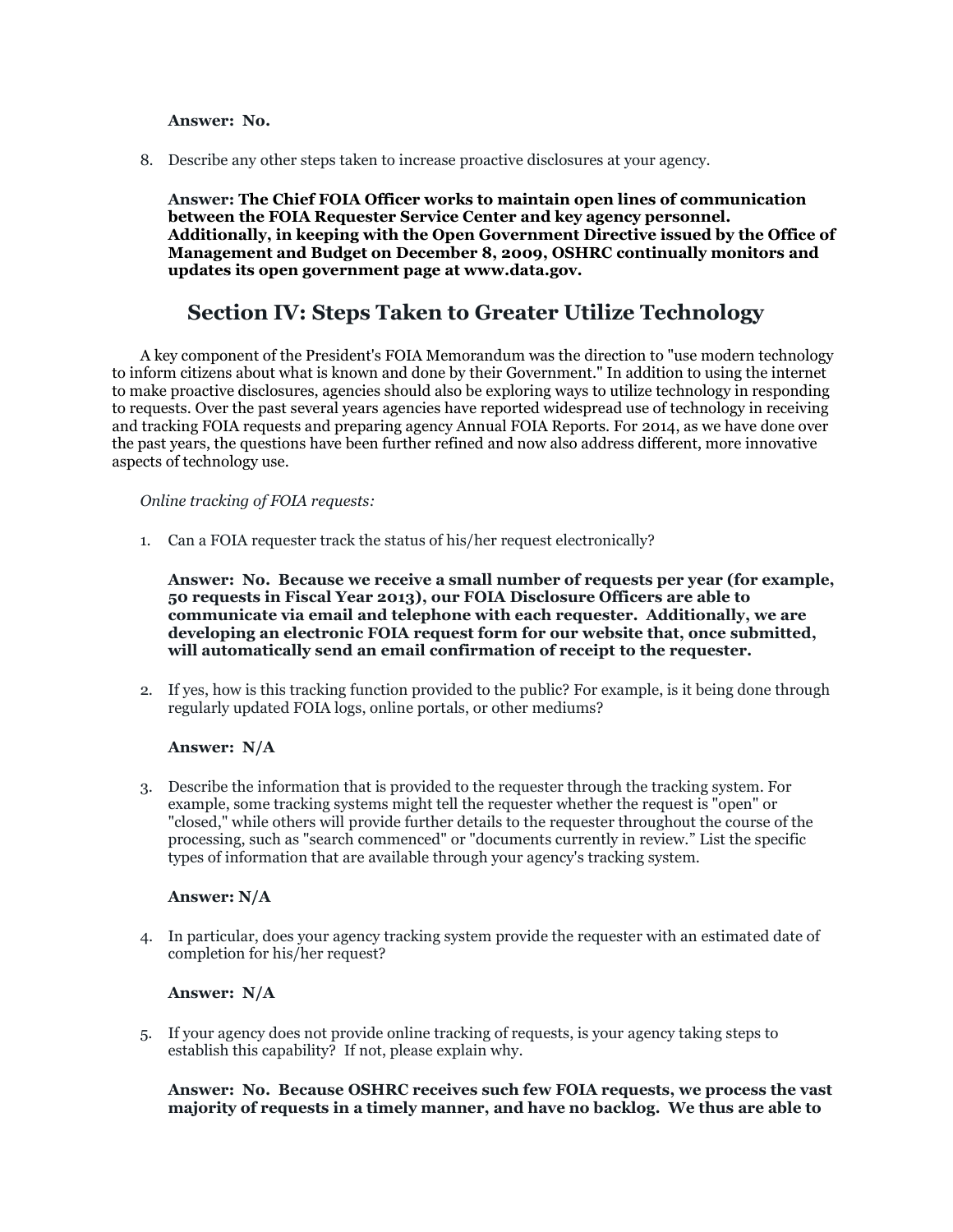#### **maintain open communication with requesters via phone and email to provide updates on the status of requests whenever such information is solicited.**

*Use of technology to facilitate processing of requests*:

6. Beyond using technology to redact documents, is your agency taking steps to utilize more advanced technology to facilitate overall FOIA efficiency, such as improving record search capabilities, utilizing document sharing platforms for consultations and referrals, or employing software that can sort and de-duplicate documents?

**Answer: Yes.** 

7. If so, describe the technological improvements being made.

**Answer: OSHRC is developing an electronic FOIA request form that we anticipate posting on our website in 2014. The form will allow a requester to provide all the information necessary to facilitate their request and automatically submit the request electronically to the FOIA Disclosure Officers. Requesters will also receive an electronic confirmation that the FOIA Service Center has received their request. In addition, OSHRC continues to utilize our electronic case management system, which facilitates the processing of FOIA requests that seek records associated with OSHRC cases by improving record search capabilities.**

8. Are there additional technological tools that would be helpful to achieving further efficiencies in your agency's FOIA program?

**Answer: None that OSHRC is currently aware of, but our FOIA professionals are continuously searching for ways to streamline our FOIA processing and to coordinate with IT staff to explore other technological possibilities.**

# **Section V: Steps Taken to Improve Timeliness in Responding to Requests and Reducing Backlogs**

The President and the Attorney General have emphasized the importance of improving timeliness in responding to requests. This section addresses both time limits and backlog reduction. Backlog reduction is measured both in terms of numbers of backlogged requests or appeals and by looking at whether agencies closed their ten oldest requests, appeals, and consultations. *For the figures required in this Section, please use those contained in the specified sections of your agency's 2013 Annual FOIA Report and, when applicable, your agency's 2012 Annual FOIA Report.*

*Simple Track Requests:*

- 1. Section VII.A of your agency's Annual FOIA Report, entitled "FOIA Requests Response Time for All Processed Requests," includes figures that show your agency's average response times for processed requests. For agencies utilizing a multi-track system to process requests, there is a category for "simple" requests, which are those requests that are placed in the agency's fastest (non-expedited) track, based on the low volume and/or simplicity of the records requested.
	- a. Does your agency utilize a separate track for simple requests?

**Answer: Yes.**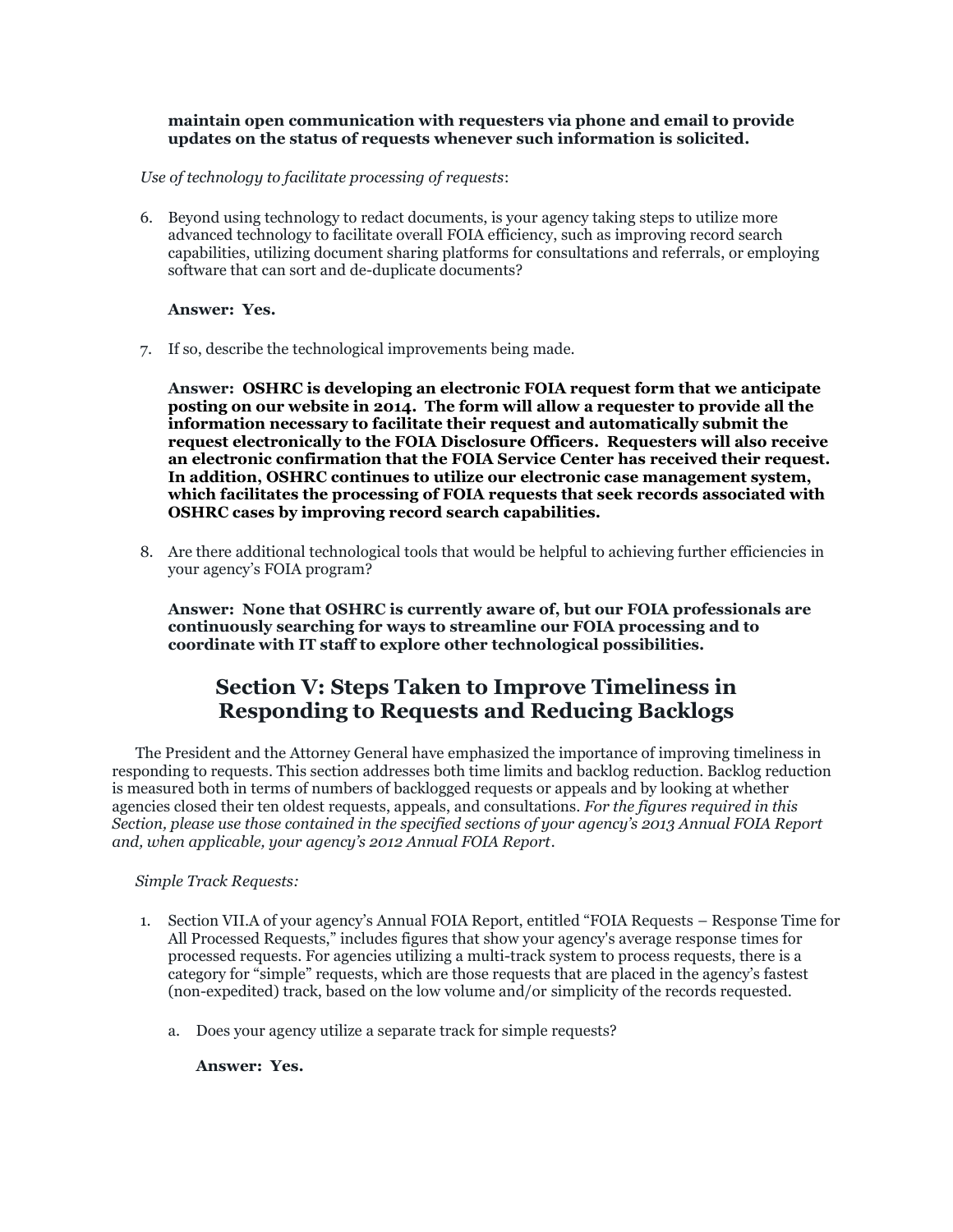b. If so, for your agency overall, for Fiscal Year 2013, was the average number of days to process simple requests twenty working days or fewer?

#### **Answer: Yes.**

c. If your agency does not track simple requests separately, was the average number of days to process non-expedited requests twenty working days or fewer?

### **Answer: N/A. OSHRC utilizes a separate track for simple requests.**

#### *Backlogs and "Ten Oldest" Requests, Appeals and Consultations:*

2. Section XII.A of your agency's Annual FOIA Report, entitled "Backlogs of FOIA Requests and Administrative Appeals" shows the numbers of any backlogged requests or appeals from the fiscal year. Section VII.E, entitled "Pending Requests – Ten Oldest Pending Requests," Section VI.C.(5), entitled "Ten Oldest Pending Administrative Appeals," and Section XII.C., entitled "Consultations on FOIA Requests –Ten Oldest Consultations Received from Other Agencies and Pending at Your Agency," show the ten oldest pending requests, appeals, and consultations. You should refer to these numbers from your Annual FOIA Reports for both Fiscal Year 2012 and Fiscal Year 2013 when completing this section of your Chief FOIA Officer Report.

### **Backlogs**

a. If your agency had a backlog of requests at the close of Fiscal Year 2013, did that backlog decrease as compared with Fiscal Year 2012?

#### **Answer: N/A. OSHRC did not have a backlog of requests at the end of Fiscal Year 2013, nor did it have a backlog at the end of Fiscal Year 2012.**

b. If your agency had a backlog of administrative appeals in Fiscal Year 2013, did that backlog decrease as compared to Fiscal Year 2012?

#### **Answer: N/A. OSHRC did not have a backlog of administrative appeals at the end of Fiscal Year 2013, nor did it have a backlog at the end of Fiscal Year 2012.**

#### Ten Oldest Requests

c. In Fiscal Year 2013, did your agency close the ten oldest requests that were pending as of the end of Fiscal Year 2012?

# **Answer: N/A. OSHRC had no pending requests at the end of Fiscal Year 2012.**

d. If no, please provide the number of these requests your agency was able to close by the end of the fiscal year, as listed in Section VII.E of your Fiscal Year 2012 Annual FOIA Report. If you had less than ten total oldest requests to close, please indicate that. For example, if you only had seven requests listed as part of your "ten oldest" in Section VII.E. and you closed two of them, you should note that you closed two out of seven "oldest" requests.

#### **Answer: N/A.**

#### Ten Oldest Appeals

e. In Fiscal Year 2013, did your agency close the ten oldest administrative appeals that were pending as of the end of Fiscal Year 2012?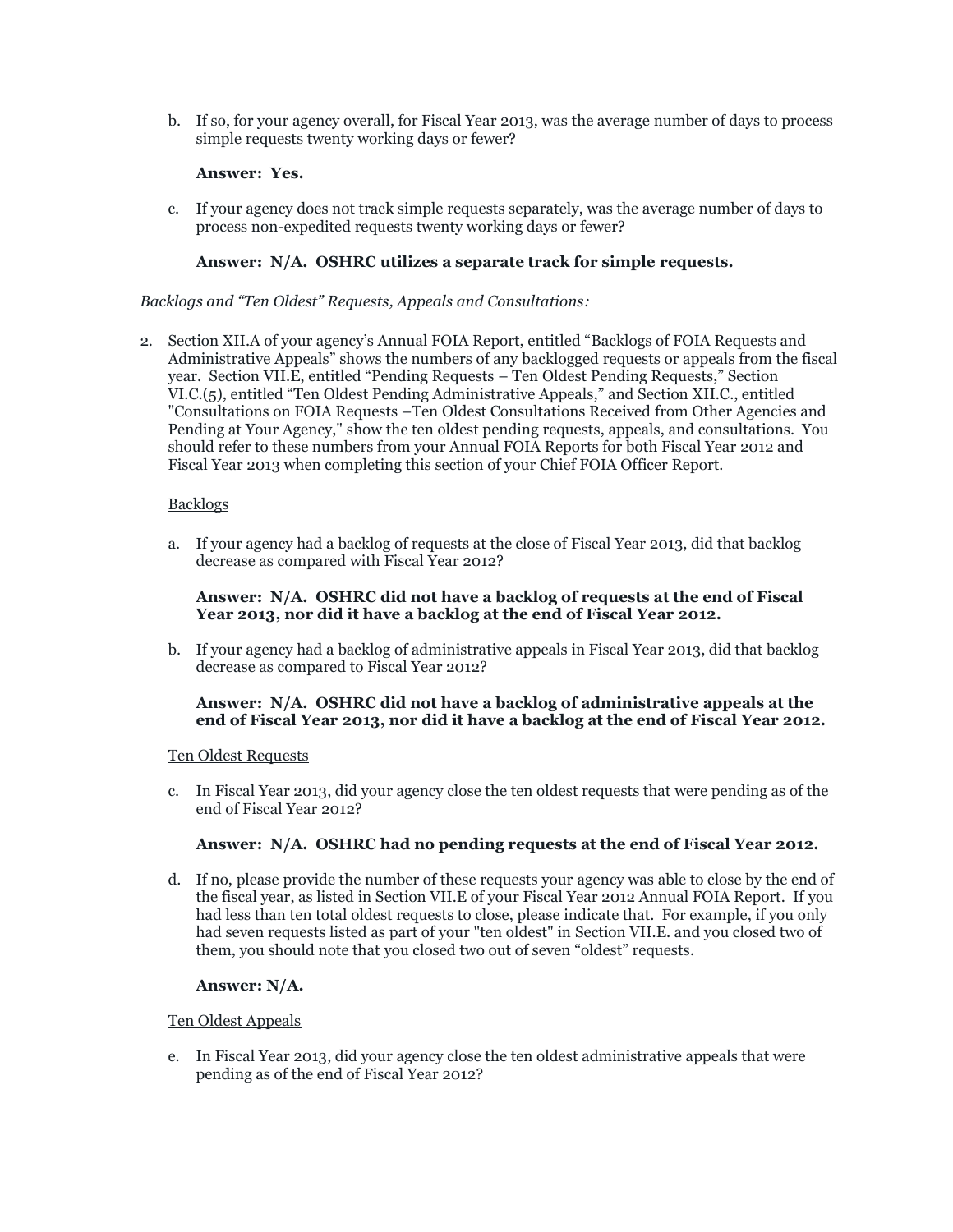#### **Answer: N/A. OSHRC had no pending administrative appeals at the end of Fiscal Year 2012.**

f. If no, please provide the number of these appeals your agency was able to close, as well as the number of appeals your agency had in Section VI.C.(5) of your Fiscal Year 2012 Annual FOIA Report.

# **Answer: N/A.**

#### Ten Oldest Consultations

g. In Fiscal Year 2013, did your agency close the ten oldest consultations received by your agency and pending as of the end of Fiscal Year 2012?

#### **Answer: N/A. OSHRC had no pending consultations at the end of Fiscal Year 2012.**

h. If no, please provide the number of these consultations your agency did close, as well as the number of pending consultations your agency listed in Section XII.C. of your Fiscal Year 2012 Annual FOIA Report.

### **Answer: N/A.**

### *Reasons for Any Backlogs:*

3. If you answered "no" to any of the questions in item 2 above, describe why your agency was not able to reduce backlogs and/or close the ten oldest pending requests, appeals, and consultations. In doing so, answer the following questions then include any additional explanation:

# Request and/or Appeal Backlog

a. Was the lack of a reduction in the request and/or appeal backlog a result of an increase in the number of incoming requests or appeals?

# **Answer: N/A. OSHRC had no backlog.**

b. Was the lack of a reduction in the request and/or appeal backlog caused by a loss of staff?

# **Answer: N/A. OSHRC had no backlog.**

c. Was the lack of a reduction in the request and/or appeal backlog caused by an increase in the complexity of the requests received?

# **Answer: N/A. OSHRC had no backlog.**

d. What other causes, if any, contributed to the lack of a decrease in the request and/or appeal backlog?

#### **Answer: N/A. OSHRC had no backlog.**

#### "Ten oldest" Not Closed

e. Briefly explain the obstacles your agency faced in closing its ten oldest requests, appeals, and consultations from Fiscal Year 2012.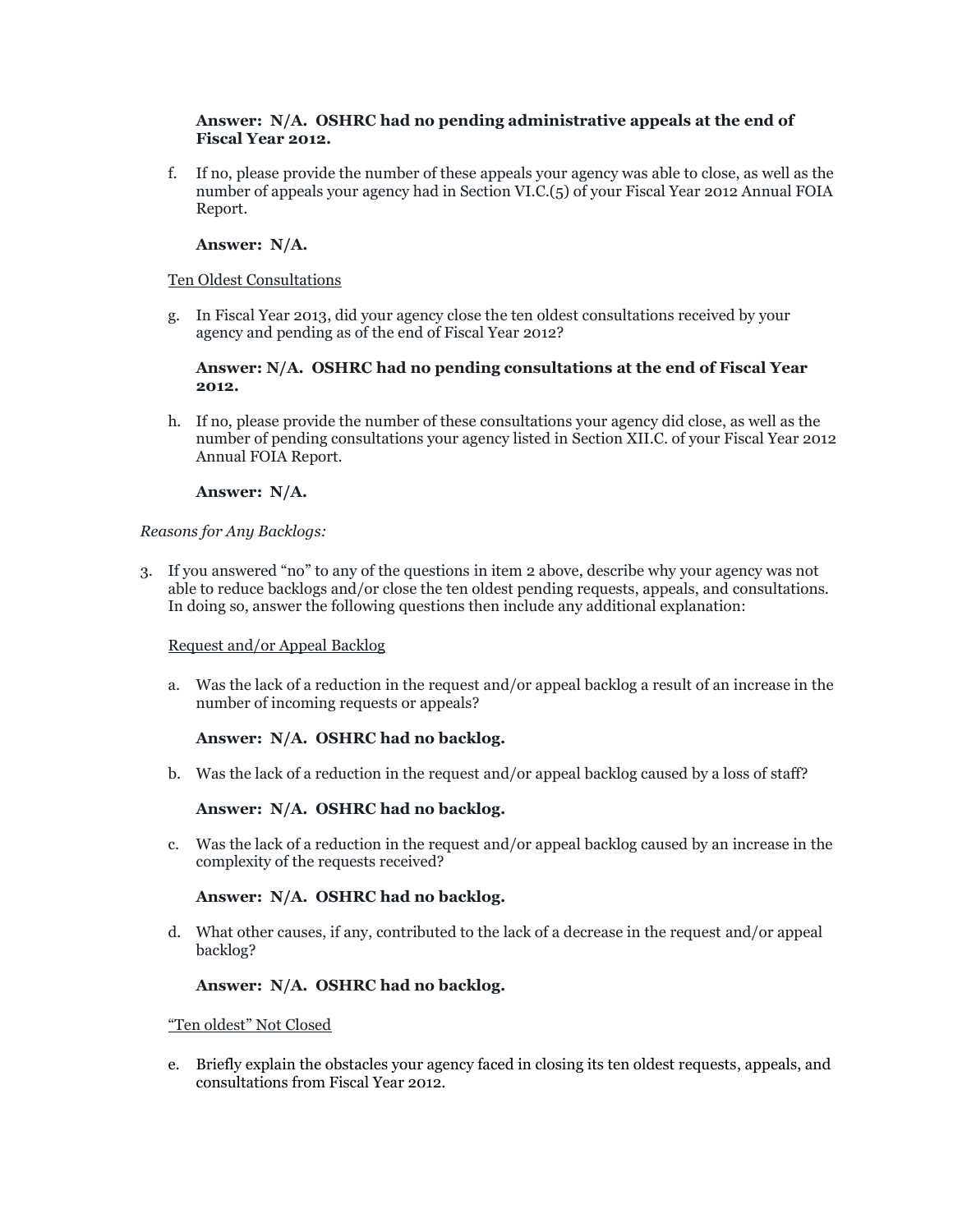#### **Answer: N/A. OSHRC had no pending requests, appeals, or consultations at the end of Fiscal Year 2012.**

f. If your agency was unable to close any of its ten oldest requests or appeals because you were waiting to hear back from other agencies on consultations you sent, please provide the date the request was initially received by your agency, the date when your agency sent the consultation, and the date when you last contacted the agency where the consultation was pending.

### **Answer: N/A. OSHRC had no pending requests or appeals at the end of Fiscal Year 2012.**

### *Plans for Closing of Ten Oldest Pending Requests, Appeals, and Consultations and Reducing Backlogs:*

Given the importance of these milestones, it is critical that Chief FOIA Officers assess the causes for not achieving success and create plans to address them.

4. If your agency did not close its ten oldest pending requests, appeals, and consultations, please provide a plan describing how your agency intends to close those "ten oldest" requests, appeals, and consultations during Fiscal Year 2014.

#### **Answer: N/A. OSHRC had no pending requests, appeals, or consultations at the end of Fiscal Year 2012.**

5. If your agency had a backlog of more than 1000 pending requests and did not reduce that backlog in Fiscal Year 2013, provide your agency's plan for achieving backlog reduction in the year ahead.

#### **Answer: N/A. OSHRC did not have a backlog of requests at the end of Fiscal Year 2013, nor did it have a backlog at the end of Fiscal Year 2012.**

#### *Interim Responses:*

OIP has issued [guidance](http://www.justice.gov/oip/foiapost/2010foiapost5.htm) encouraging agencies to make interim releases whenever they are working on requests that involve a voluminous amount of material or require searches in multiple locations. By providing rolling releases to requesters agencies facilitate access to the requested information.

6. Does your agency have a system in place to provide interim responses to requesters when appropriate?

**Answer: Yes. When it comes to the attention of the FOIA Disclosure Officers or FOIA Public Liaison that OSHRC can respond to a portion of a complex request while additional search or review time is needed for another portion, OSHRC will provide an interim response.**

7. If your agency had a backlog in Fiscal Year 2013, please provide an estimate of the number or percentage of cases in the backlog where a substantive, interim response was provided during the fiscal year, even though the request was not finally closed.

**Answer: N/A. OSHRC did not have a backlog of requests at the end of Fiscal Year 2013, nor does it currently have a backlog.**

# **Use of FOIA's Law Enforcement "Exclusions"**

In order to increase transparency regarding the use of the FOIA's statutory law enforcement exclusions, which authorize agencies under certain exceptional circumstances to "treat the records as not